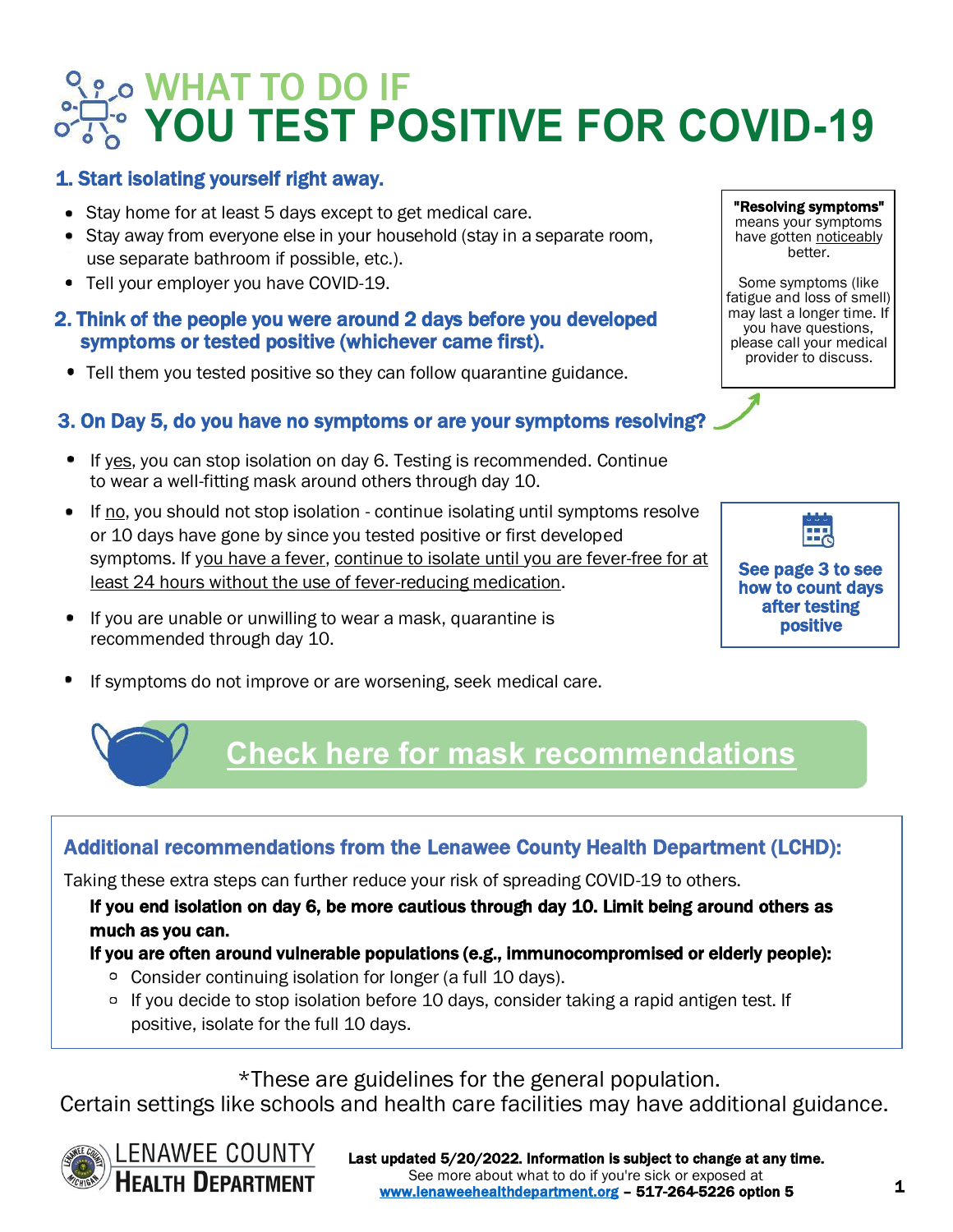# WHAT TO DO IF **YOU'RE EXPOSED TO SOMEONE WITH COVID-19**

#### MDHHS guidelines for the general population:

Note if you have had COVID-19 in the last 90 days, you do not need to quarantine if exposed.

### If you are exposed to a personal/household contact\*...

- Conduct symptom monitoring for 10 days; and
- Test at least one time if possible 3-7 days after exposure; and
- Wear a well-fitting mask for 10 days from the date of last exposure to protect others (home quarantine is an alternative for those who are unwilling or unable to mask); and
- Avoid unmasked activities or activities with higher risk of exposing vulnerable individuals\*\* for 10 days from the last date of exposure



If you develop symptoms, avoid others and get tested (PCR or rapid antigen). If positive, follow isolation guidance. If negative, stay home until symptoms resolve. If symptoms worsen or change, follow up with your medical provider and consider getting another COVID-19 test.

## If you are exposed to another type of contact (community, social, or work setting) ...

- Conduct symptom monitoring for 10 days; and
- Test if symptoms develop; and
- Consider wearing a well-fitting mask around others for 10 days from the date of last exposure to protect others. At a minimum, wear a mask in settings with higher risk of exposing vulnerable individuals. \*\*

If you develop symptoms, avoid others and get tested (PCR or rapid antigen). If positive, follow isolation guidance. If negative, stay home until symptoms resolve. If symptoms worsen or change, follow up with your medical provider and consider getting another COVID-19 test.



## **[Check here for ma](https://publichealthcollaborative.org/resources/shareable-graphic-what-mask-should-i-wear/)sk recommendations**

\*Personal/household contact: Individuals you share living spaces with, including bedrooms, bathrooms, living rooms and kitchens. It also includes those who live together, sleep over, carpool or have direct exposure to respiratory secretions from a positive individual (e.g. kissing, sharing drinks, changing diapers, etc…) This would include exposure in a childcare setting for those under 2 years of age.

\*\*Activities with higher risk of exposing vulnerable individuals: Activities where you cannot mask, interactions with those who are immunocompromised or other high-risk individuals, and social/recreational activities in congregational settings.

\*These are guidelines for the general population. Certain settings like schools and health care facilities may have additional guidance.

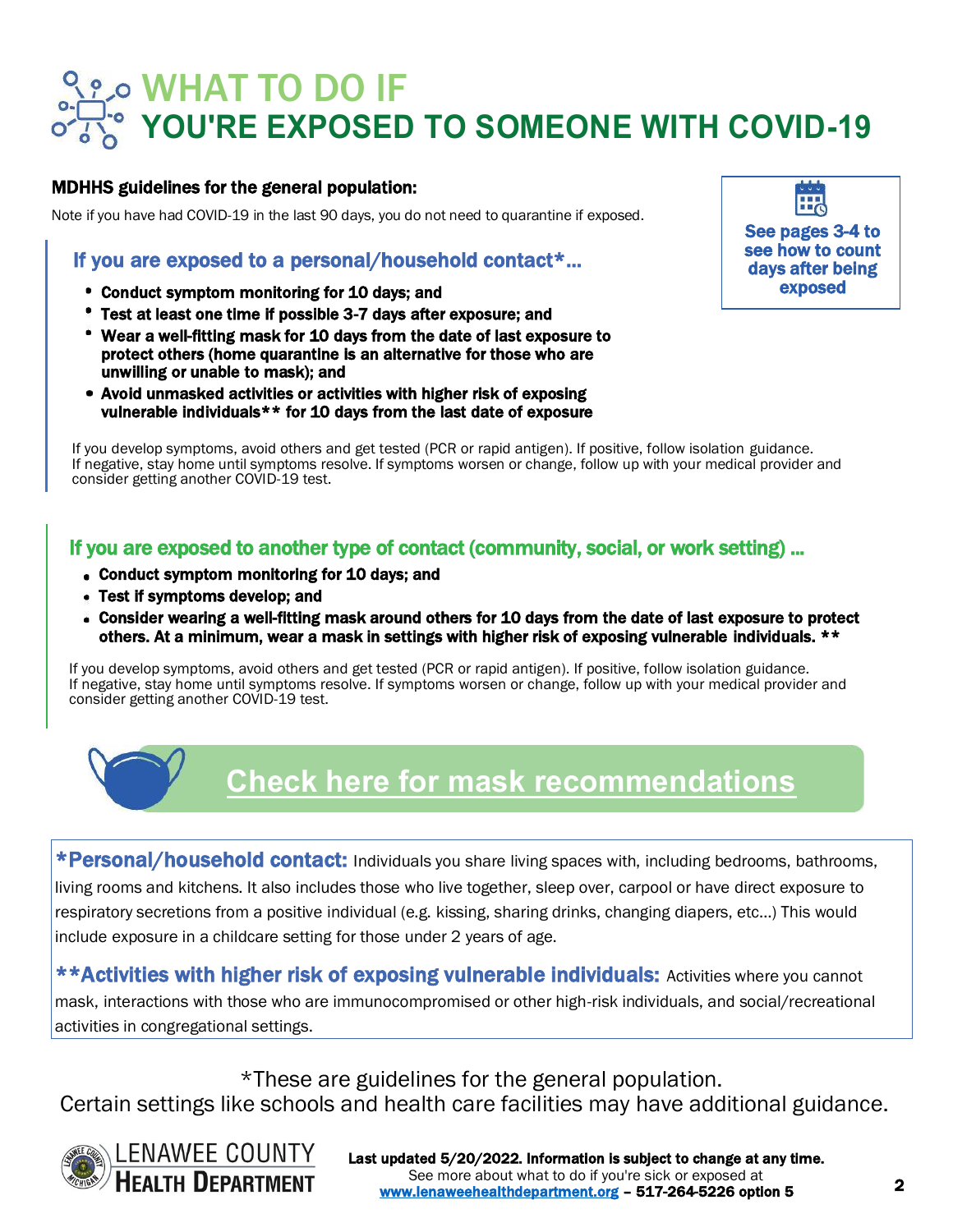

## How to count days after testing positive or being exposed to COVID-19

IF YOU TEST POSITIVE

| <b>SUN</b>                                                                                     | <b>MON</b> | <b>TUE</b> | <b>WED</b>    | <b>THU</b>                                                        | <b>FRI</b>                                                                                                | <b>SAT</b>                                                                              |
|------------------------------------------------------------------------------------------------|------------|------------|---------------|-------------------------------------------------------------------|-----------------------------------------------------------------------------------------------------------|-----------------------------------------------------------------------------------------|
| You get a<br>positive test<br>result or start<br>having COVID<br>symptoms. Start<br>isolation. |            |            |               |                                                                   | *If you have no<br>symptoms or if<br>symptoms are<br>resolving, this<br>could be last<br>day of isolation | Continue to<br>wear a well-<br>fitting mask<br>when around<br>others through<br>day 10. |
| Day 0                                                                                          | Day 1      | Day 2      | Day 3         | Day 4                                                             | Day 5                                                                                                     | Day 6                                                                                   |
|                                                                                                |            |            |               | You may stop<br>wearing a well-<br>fitting mask<br>around others. | *If symptoms continue past day 5.<br>or they have not improved.<br>continue isolation through day 10.     |                                                                                         |
| Day 7                                                                                          | Day 8      | Day 9      | <b>Day 10</b> | Day 11                                                            |                                                                                                           |                                                                                         |

LCHD recommendation: if you're often around vulnerable populations (e.g., immunocompromised or elderly people), consider continuing isolation for a full 10 days. If doing this, Day 11 would be when you are done with isolation. If you are a healthcare worker, see the CDC "Managing Healthcare Personnel" guidelines for details regarding health care workers.

## IF YOU'RE EXPOSED TO SOMEONE WITH COVID-19

#### And it was a **personal/household** exposure you should:

- Monitor for symptoms for 10 days; and
- Test at least one time if possible 3-7 days after exposure and if symptoms develop; and
- Wear a well-fitting mask for 10 days from the date of last exposure to protect others

| <b>SUN</b>                                                                                                   | <b>MON</b> | <b>TUE</b> | <b>WED</b>                                                  | <b>THU</b>                                                          | <b>FRI</b>                                                                                                                                                   | <b>SAT</b> |
|--------------------------------------------------------------------------------------------------------------|------------|------------|-------------------------------------------------------------|---------------------------------------------------------------------|--------------------------------------------------------------------------------------------------------------------------------------------------------------|------------|
| You're exposed.<br>Start wearing a<br>well-fitting mask<br>around others.<br><b>Monitor for</b><br>symptoms. |            |            | Get tested on<br>this day or any<br>day through<br>day $7.$ |                                                                     |                                                                                                                                                              |            |
| Day 0                                                                                                        | Day 1      | Day 2      | Day 3                                                       | Day 4                                                               | Day 5                                                                                                                                                        | Day 6      |
|                                                                                                              |            |            | Last day to<br>monitor for<br>symptoms.                     | You may stop<br>wearing a<br>well-fitting<br>mask around<br>others. | If symptoms develop, follow<br>isolation protocol.<br>Recommended to avoid unmasked<br>activities or activities that could<br>expose vulnerable populations. |            |
| Day 7                                                                                                        | Day 8      | Day 9      | <b>Day 10</b>                                               | <b>Day 11</b>                                                       |                                                                                                                                                              |            |

LCHD recommendation: in high-risk, congregate settings (like long-term care facilities, jails, etc.) or if you are often around vulnerable populations (e.g., immunocompromised or elderly people), consider staying home/quarantining for a full 10 days after exposure. If doing this, Day 11 would be when you can stop quarantining.

If you are a healthcare worker, see the CDC "Managing Healthcare Personnel" guidelines for details regarding health care workers.

\*These are guidelines for the general population. Certain settings like schools and health care facilities may have additional guidance.